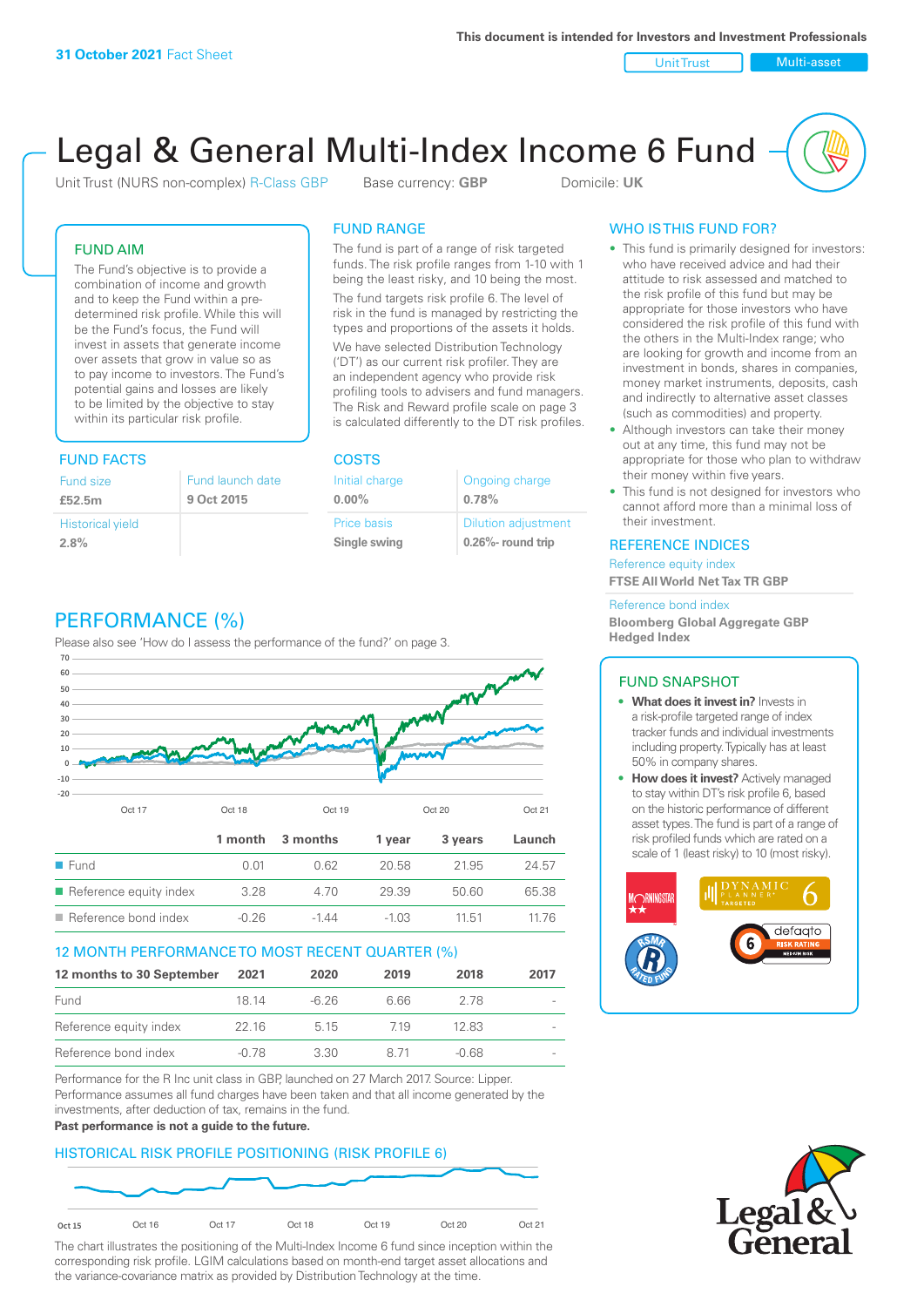### Legal & General Multi-Index Income 6 Fund

Unit Trust (NURS non-complex) R-Class GBP

### PORTFOLIO BREAKDOWN

All data source LGIM unless otherwise stated. Totals may not sum due to rounding.





### FUND MANAGERS

The fund managers have responsibility for managing the multi-index fund range. They are part of the Multi-Asset Funds (MAF) team in LGIM. This team focuses on designing and managing multi-asset funds that are tailored to match the specific objectives of various client types. The team sits within a wider Asset Allocation team which combines both depth of experience with a broad range of expertise from different fields, including fund management, investment consulting and risk management roles.

## TOP 10 HOLDINGS (%)

| L&G Quality Equity Dividends ESG Exclusions UK ETF               | 20.0 |
|------------------------------------------------------------------|------|
| L&G Quality Equity Dividends ESG Exclusions Europe ex UK ETF     | 8.0  |
| L&G US Index Trust                                               | 7.5  |
| L&G Quality Equity Dividends ESG Exclusions Emerging Markets ETF | 7.5  |
| L&G Quality Equity Dividends ESG Exclusions Asia ex Japan ETF    | 7.0  |
| L&G UK Index Trust                                               | 7.0  |
| L&G Emerging Markets Government Bond (Local Currency) Index Fund | 6.5  |
| L&G Emerging Markets Government Bond (US\$) Index Fund           | 5.5  |
| L&G High Income Trust                                            | 5.0  |
| Global REITs Index Trust                                         | 4.0  |